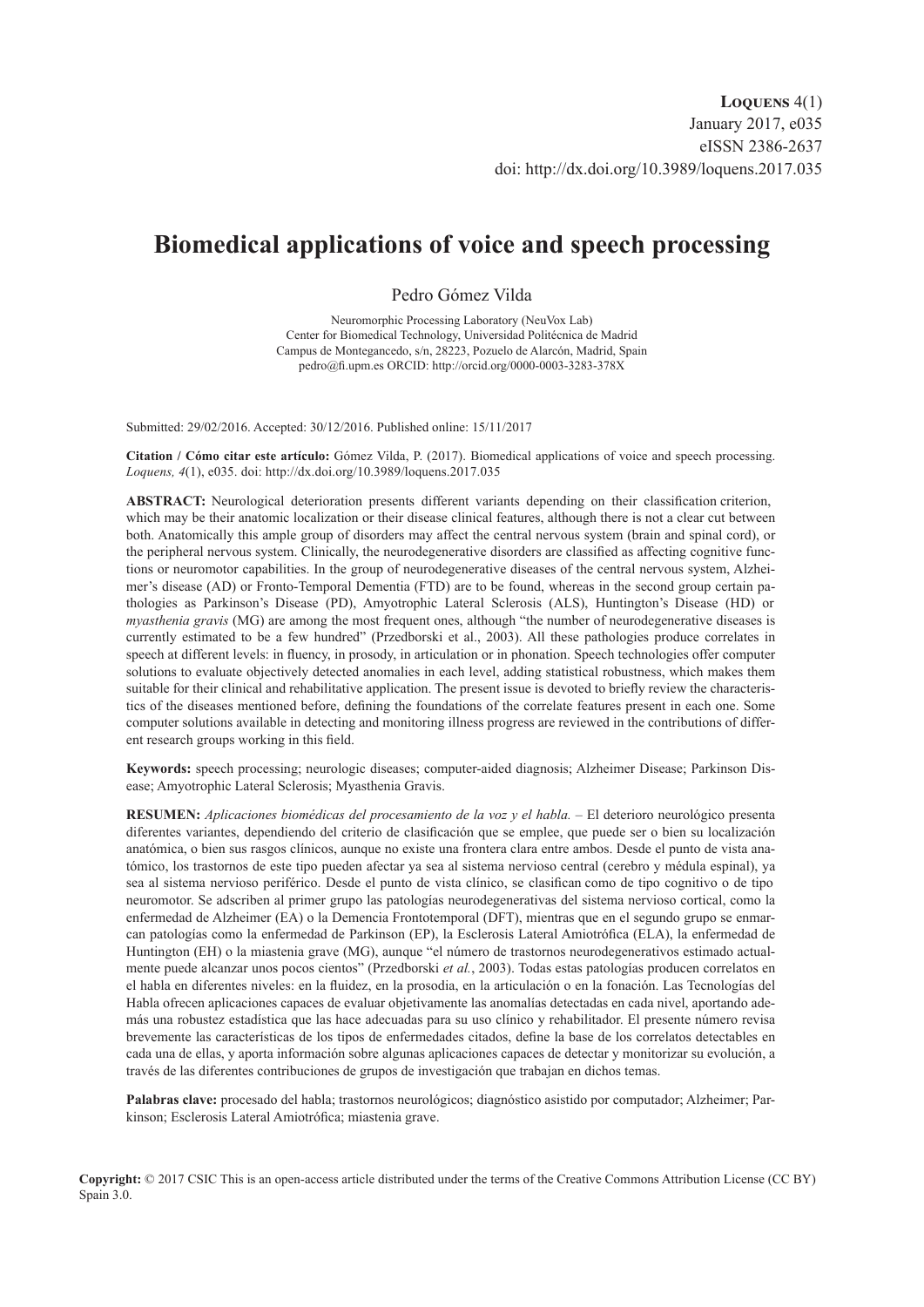2 • Pedro Gómez Vilda

## **1. INTRODUCTION**

Computer science and artificial intelligence have experienced great advancements during the last two decades. New applications in the field of speech technologies have appeared as advanced signal processing and pattern recognition methods have provided notorious progress in the fields of automatic speech and speaker recognition. The applications of these methods to speech production and perception are less known, but no less relevant. Recently large companies in the field of Computer Science have realized the relevance of speech technologies in the biomedical field, and are seeking the development of applications to the field of health care and well being (Cecchi, 2017).

Speech is a very useful behavioral manifestation of the neurological, emotional and psychological state of the speaker, as it can be easily recorded, stored, transmitted and processed. Important semantic correlates may be derived from speech fluency, prosody, articulation and phonation, these being the principal domains where cognitive and neuromotor information is hidden. Speech involves the joint action of the respiratory, phonatory and articulatory systems under a strict coordination of the neuromotor system, ultimately driven by the cognitive functions associated to speech elaboration and comprehension. The message is constructed in the speech primary area (Broadman), involving also Broca's and visual areas. Once the discourse is defined, neuromotor actions are instantiated from the premotor cortex, with the concourse of the hippocampal region. Prelearned motor maps are recovered from the hippocampus (Moser et al., 2014) and sent to the sub-thalamic centers to be transformed in specific motor action sequences instructed to muscles. The proprioceptive feedback encoded in temporal and auditory sensation is used in modeling aspects as intonation contours, articulation positions or loudness control through frontal and cerebellar centers. The main muscle sets involved in the biomechanical production of speech are the diaphragm, the larynx muscles (cricoarytenoid, thyroarytenoid, and transverse and oblique laryngeal), the lingual muscles (geniohyoglossus, styloglossus, intrinsic), the velopharyngeal muscles, and the facial muscles (masseter, orbicularis, zygomatic, risorius, etc.).

Consequently, the main types of neurologic pathologies of interest affecting speech can be classified in the following main groups:

• Neuromotor. They are produced by the malfunction of neuromotor units, these comprising the secondary neurons activating the muscular structures, or by the degeneration of the muscle in itself. Typically, Parkinson Disease (PD) is produced by a lack of the neurotransmitter dopamine activating the secondary neurons. Degeneration of the secondary neuron body or axon is behind amyotrophic lateral or multiple sclerosis. Different asthenias are produced by the degeneration of the muscular unit.

- Cognitive. They are based mainly in the degeneration of primary neurons in the cortex or other subcortical regions. Alzheimer's Disease (AD) is one of the most widespread and with largest social impact. Although its ultimate cause is still a matter of study, it seems that progressive poisoning of primary neurons in the cortex lead to a deterioration of short-term (working) memory, and to a loss of communication abilities of the patient.
- Psychologic. These pathologies are less based on a physiological reason, they being associated to systemic malfunction, i.e., they do not seem to be due to neuron unit deterioration, but to the improper social behavior of many neuron subsets in their mutual interaction. Autism, depression, or psychotic diseases may be included in this large group.

The groupings within this coarse taxonomy may overlap, especially when illness progresses. For instance, PD will affect neuromuscular activity and speech, depression being another associated symptom present in many neurological diseases, and cognitive deterioration will appear with time. AD will impair the patient's communication abilities at a higher level, but will also end with neuromotor incompetence as well. The main correlates of speech, which may be affected by these pathologies are the following:

- Fluency, to be measured by the count of silent and phonated pauses between articulated segments, as well as by syllable counts. These correlates may be given as counts in a given interval (typically from seconds to hours), or by modeling the energy and fundamental tone profiles, either by dynamic nonlinear theory, or by histograms and associated probability density functions.
- Prosody is typically measured by the timely evolution of the fundamental tone in phonated segments, and by the average energy envelope of the speech stream. These correlates also admit a modeling in terms of nonlinear theory, or by probability density functions.
- Articulation may be characterized in different ways. The position of the articulation organs is directly inferred either from devices such as the Articulograph (Savariaux et al., 2017), which depend on fixtures attached to the articulation organs, or from indirect estimations derived from formant kinematics (Carmona-Duarte et al., 2016), or from the electromyographic activity recorded on the skin surface (Gómez-Vilda et al., 2017). The usual correlates estimated are the positions of the articulators in time, or their time derivatives (Yunusova et al., 2008). The Vowel Space Area or Speech Centralization Ratio (Sapir et al., 2010) are examples of static articulation correlates.
- Phonation is perhaps the best studied process, in part by virtue of the advances in organic pathology evaluation from voice. In fact, there is a myriad of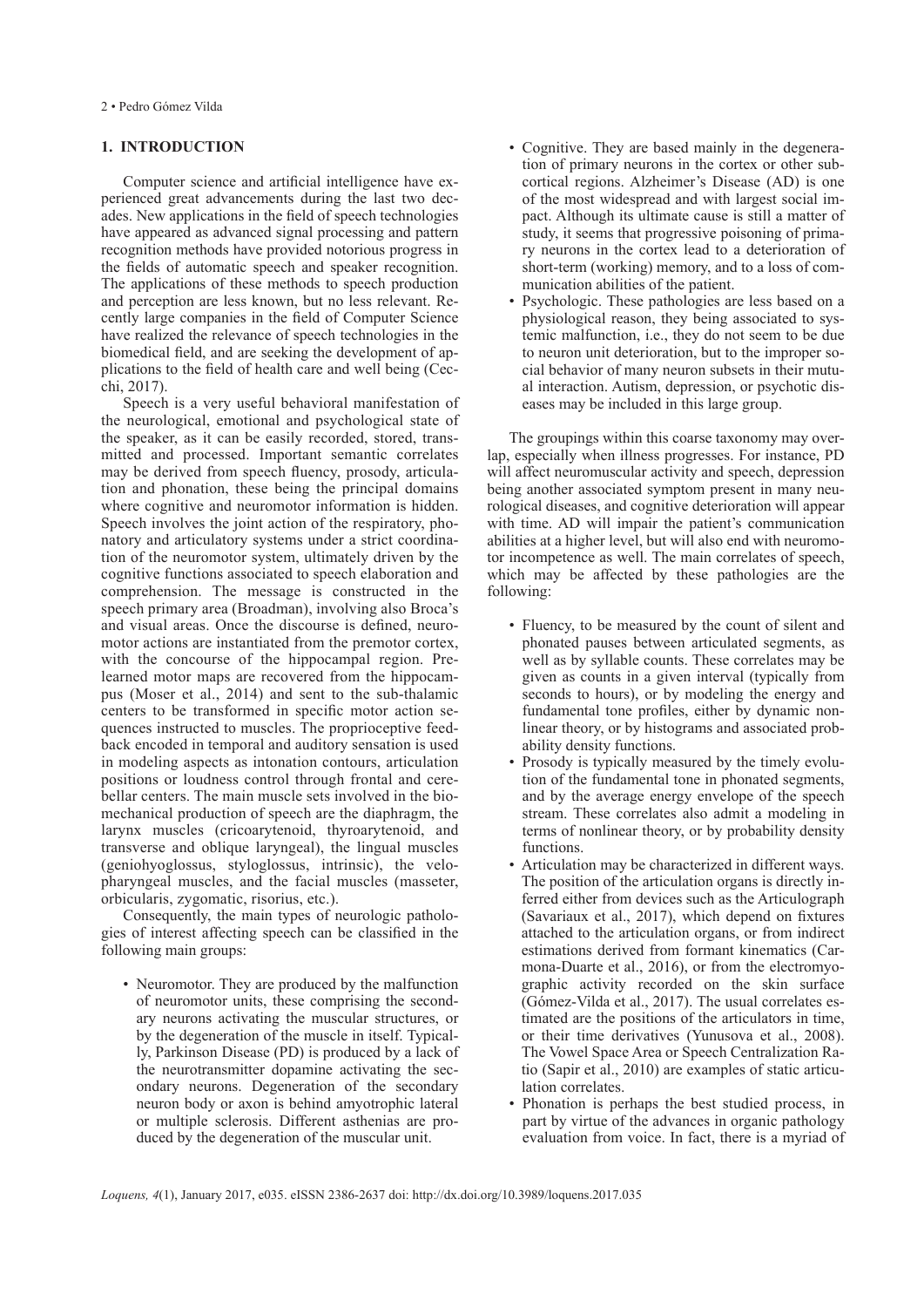different estimates, including stability measurements as jitter, shimmer and their multiple variants, the ratios of harmonic energy to noise and vice versa, the ratios between glottal and turbulent excitation, the estimates of tremor and biomechanical unbalance, chaos derived coefficients, etc. The interested reader may check Mekyska et al. (2015), for a comprehensive review.

In general, it may be observed that these correlates can be divided into long-term and short-term ones, ranging from the characterization of fluency (long-term, depending on discourse duration, up to hours) to phonation (short term, lasting the duration of a short syllable, typically 30-50 ms).

The purpose of the present preamble is to guide the interested reader to Speech Dysfunction Modeling by Speech Technologies, introducing a group of papers in this same issue under a common framework. The authors come from a community very active in different areas of Speech Technologies during the last years, which has developed a strong cooperation on Neurologic Disease Characterization by Speech.

The set of papers included in this issue are briefly commented in relation to the use of speech technologies in healthcare and voice education.

## **2. PAPERS IN THE ISSUE**

The first paper is entitled "Monitoring Parkinson Disease from Speech Articulation Kinematics", by the Center for Biomedical Technology, Universidad Politécnica de Madrid. Basically, it presents the Neuromechanical Model of the main articulation joint (lower jaw, tongue and lip) as a biomechanical system acting in response to different muscular forces activated by cranial nerves, which have an important influence in the first formants of phonated speech. A statistical distribution of the kinematic variables associated to this system is defined and used to estimate distances between utterances from different subjects in terms of Information Theory principles. This kinematic statistical distribution is used to evaluate the correlation between information theory based-distances and neurological test scores on a PD database of vowel utterances.

The next paper in the issue is entitled "*Alzumeric:* a decision support system for diagnosis and monitoring of cognitive impairment", by the Systems Engineering and Automation Department, University of the Basque Country. The purpose of this paper is twofold: on the one hand, it is intended to describe a working platform to allow the clinician to obtain speech samples and transmit them to a server for their processing in real time, offering a diagnose help to neurologists working in AD and MCI. On the other hand it discusses the features and methods to produce scoring results under statistical and security guarantees.

This work is followed by another contribution entitled "Estudio de diferentes parámetros para la detección de la Esclerosis Lateral Amiotrófica a partir del movimiento articulatorio" by the Instituto Universitario para el Desarrollo Tecnológico y la Innovación en Comunicaciones, Universidad de Las Palmas de Gran Canaria, the Center for Biomedical Technology, Universidad Politécnica de Madrid, Laboratoire Scribens, Département de Génie Électrique, École Polytechnique de Montréal, and the Instituto de Medicina Molecular, Universidade de Lisboa. It is devoted to describing how the kinematic variables derived from speech articulation acoustics can be used to monitor the progress of Amyotrophic Lateral Sclerosis (ALS). This is a specific neurodegenerative disease, which presents its first symptoms as a progressive dysarthia. A method to generate the articulation patterns from formants is presented, and two features based on articulation kinematics are evaluated with respect to illness progress.

The next paper included in this issue is entitled "Lo que la voz nos cuenta acerca de los síndromes genéticos: el caso del Síndrome de Williams", by the Department of Linguistics of the Universidad Autónoma de Madrid and the Center for Biomedical Technology of Universidad Politécnica de Madrid. Its aim is to describe the phonation of children with Williams' Syndrome (WS), a rare disease of genetic origin producing different behavioral, cognitive and physiological problems in the patients who are suffering it. The research is based on the study of twelve cases of children with WS by contrasting the biomechanical features of their phonation with a large database of normative children in the same age range. The results corroborate former subjective observations by other researchers and open interesting hypotheses on the relationship between genetics and behavior.

Finally, a fifth paper is included under the title "La reeducación vocal y su evaluación a través del Procesado Digital de Señales: un estudio de caso", by the Instituto para el Desarrollo Tecnológico y la Innovación en Comunicaciones, the Departamento de Didácticas Especiales of Universidad de Las Palmas de Gran Canaria, and the Conservatorio Profesional de Música de Canarias. It is devoted to the description of a study case of phonation rehabilitation based on a new method called "The Cellophane Screen". Using this simple device and under the guidance of a speech therapist, the rehabilitation of a patient suffering from *myasthenia gravis* is reported. The rehabilitation process is assessed by speech processing techniques, extracting the spectrogram, the short-time spectrum of the glottal source, and its cepstrum. It may be seen that the rehabilitation enhances the harmonic spectrum of the patient and her phonation stability, leading to a substantial improvement in her voice quality.

## **REFERENCES**

Carmona-Duarte, C., Alonso, J. B., Díaz, M., Ferrer, M. A., Gómez-Vilda, P., & Plamondon, R. (2016). Kinematic modelling of diphthong articulation. In A. Esposito et al. (Eds.), *Recent advances in nonlinear speech processing*, vol. 48, 53-60. Cham: Springer. [doi.org/10.1007/978-3-319-28109-4\\_6](http://doi.org/10.1007/978-3-319-28109-4_6)